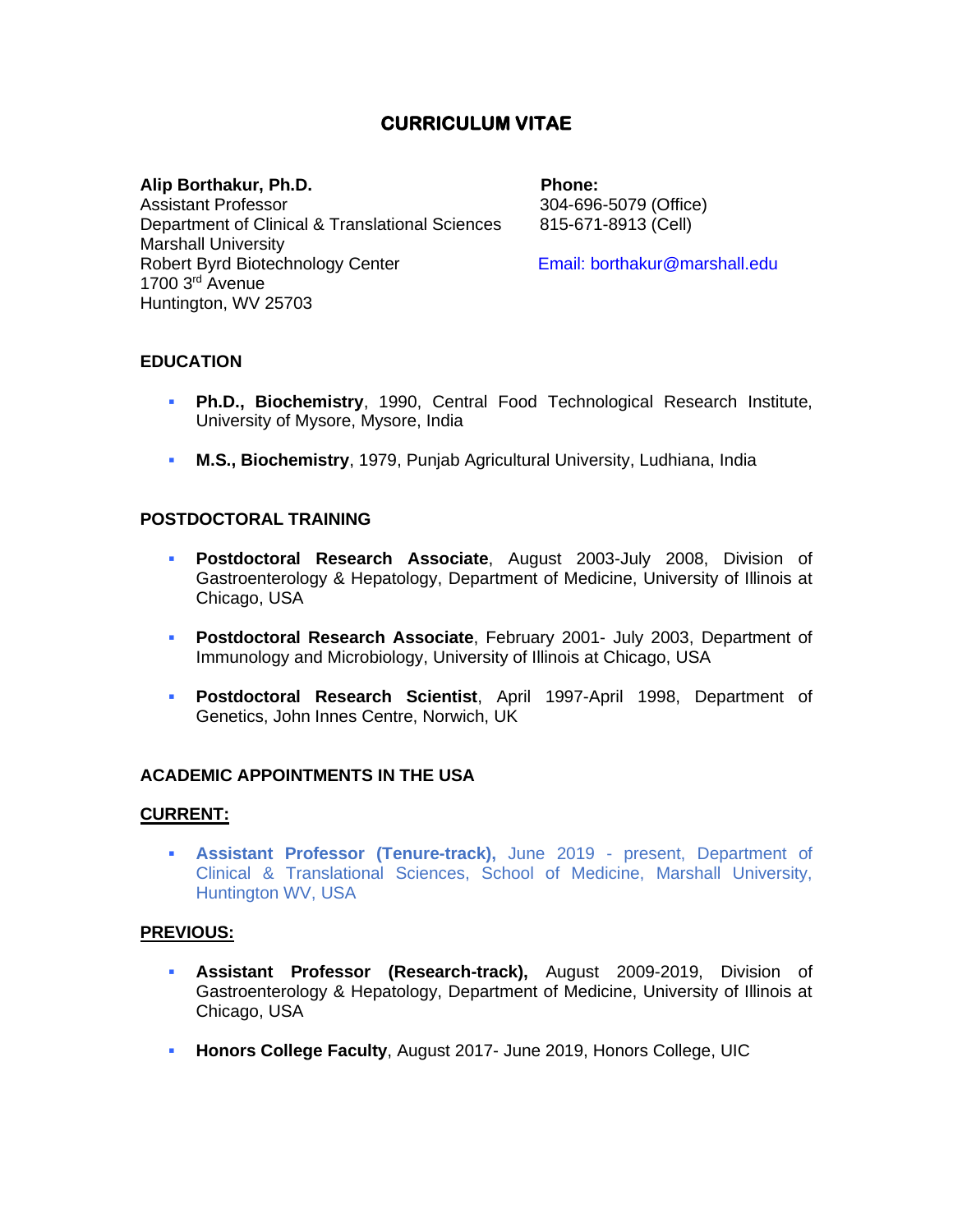### **PREVIOUS ACADEMIC APPOINTMENTS ABROAD**

- **Associate Professor**, September 1991- January 2001, Department of Biotechnology, Assam Agricultural University, Jorhat, India
- **Visiting Scientist**, March 1995-March 1997, Microbiology Section, Division of Life Sciences, King's College London, London, UK
- **Assistant Professor**, April 1984-August 1991, Department of Biochemistry, Assam Agricultural University, Jorhat, India

#### **MERITS/AWARDS/FELLOWSHIPS**

- **New Investigator Award**, 2013, American Physiological Society (APS), Gastrointestinal & Liver Section
- **Travel award**, 2011, Federation of American Societies for Experimental Biology (FASEB) to participate in the Summer Research Conference on *Probiotics: Physiological and clinical implications* at Carefree, Arizona, USA
- **Travel award**, 2010, American Gastroenterological Association (AGA) to attend *Academic Skills Workshop* at Houston, Texas, USA
- **Junior & Senior Research Fellowships**, 1985-1990, Council of Scientific & Industrial research (CSIR), India, during Ph.D. program
- **University Gold Medal**, 1976, Assam Agricultural University, Jorhat, India for securing first position in B.S. (Agriculture)

| <b>Funding</b>          | <b>Type of Grant</b> | <b>Project Title</b>                  | <b>Role/Percent</b> | <b>Period/Direct Cost</b> |
|-------------------------|----------------------|---------------------------------------|---------------------|---------------------------|
| <b>Agency</b>           |                      |                                       | <b>Efforts</b>      |                           |
|                         |                      | <b>CURRENT</b>                        |                     |                           |
| <b>NIH/NIAID</b>        | <b>R21</b>           | Establishment of a human              | Principal           | 05/21/18-04/30/20         |
|                         |                      | enteroid model of                     | Investigator        | \$275,000                 |
|                         |                      | cryptosporidiosis                     |                     |                           |
|                         |                      | <b>PREVIOUS</b>                       |                     |                           |
| <b>Bill and Melinda</b> | Grand                | A Novel Probiotic-based               | Principal           | 05/01/12-04/30/14         |
| Gates                   | Challenge            | Approach to Improve Child             | Investigator        | \$100,000                 |
| Foundation              | <b>Explorations:</b> | <b>Nutrition</b>                      |                     |                           |
|                         | Phase I              |                                       |                     |                           |
| NIH/NIDDK               | <b>R01</b>           | <b>Probiotics: Potential</b>          | Co-investigator     | 07/01/13-06/30/19         |
|                         |                      | Therapeutic Role in Diarrhea          |                     | \$1,087,500               |
| NIH/NIDDK               | <b>R01</b>           | <b>Intestinal Anion Transporters:</b> | Co-investigator     | 08/05/18-06/30/19         |
|                         |                      | <b>Function and Regulation</b>        |                     | \$1,738,769               |
| Department of           | <b>Merit Review</b>  | <b>Mechanisms of NaCl</b>             | Co-investigator     | 01/01/17-06/30/19         |
| <b>Veteran Affairs</b>  |                      | absorption in Human Colon             |                     | \$650,000                 |

#### **CURRENT & PREVIOUSLY FUNDED RESEARCH PROJECTS AND FUTURE PLANS**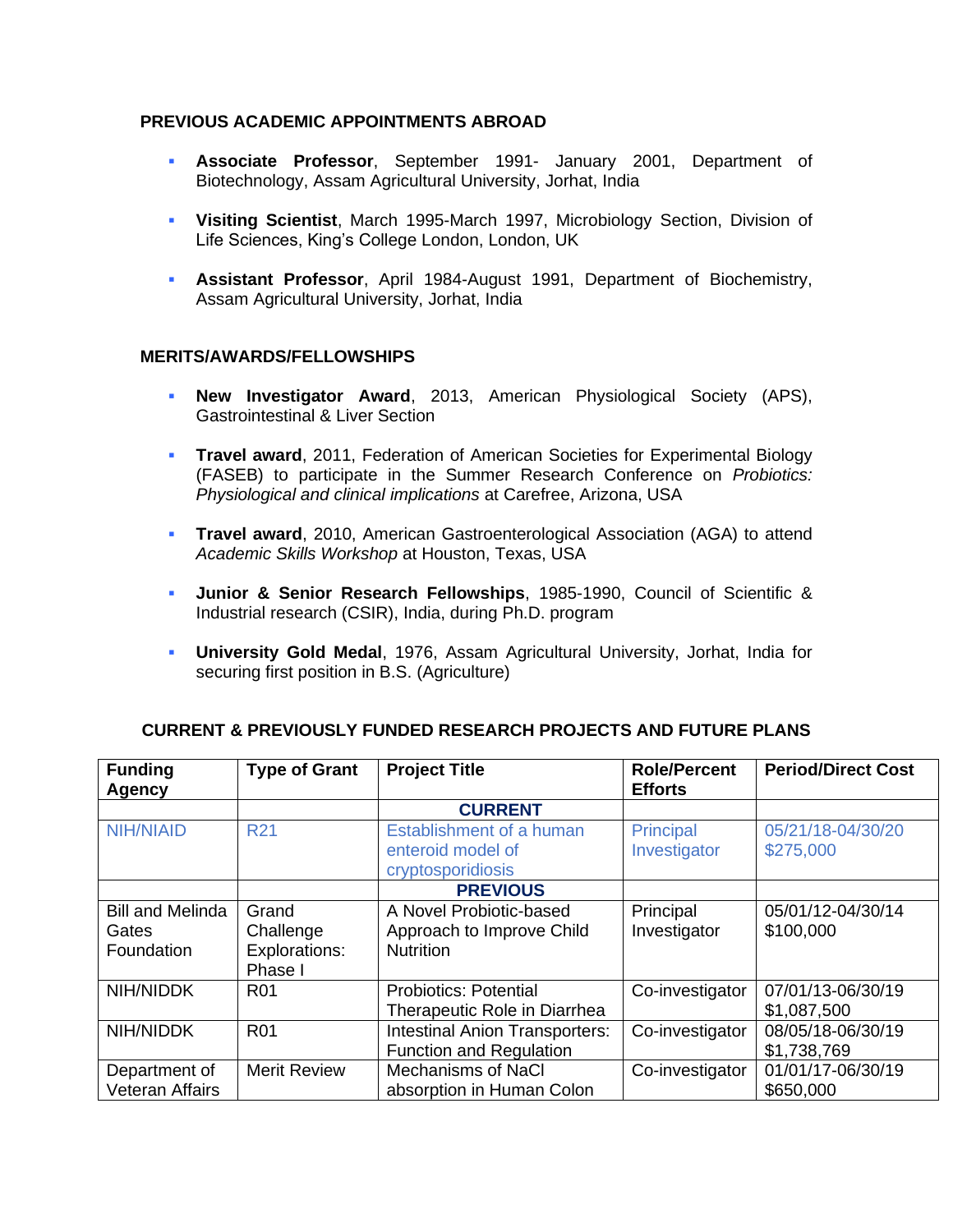|                  |                               | <b>FUTURE PLANS</b>                                                                                                    |                           |                                     |
|------------------|-------------------------------|------------------------------------------------------------------------------------------------------------------------|---------------------------|-------------------------------------|
| <b>NIH/NIAID</b> | <b>R01</b>                    | Molecular Pathophysiology of<br><b>Cryptosporidiosis</b>                                                               | Principal<br>Investigator | To be submitted:<br>June 2020 cycle |
| <b>NIH</b>       | <b>COBRE</b><br><b>ACCORD</b> | Role of Gut Microbiota in<br><b>Modulating Epithelial</b><br><b>Enteroendocrine Cell</b><br><b>Function in Obesity</b> | Principal<br>Investigator |                                     |

# **MEMBERSHIP IN PROFESSIONAL SOCIETIES**

- **American Gastroenterological Association**, 4930 Del Ray Avenue, Bethesda, MD 20814, member since 2009
- **American Physiological Society**, 9650 Rockville Pike, Bethesda, MD 20814, member since 2013

# **REVIEWER/EDITORIAL BOARD MEMBER FOR JOURNALS/ FUNDING AGENCIES**

### **Editorial Board Member**

**■** Journal of Gastroenterology, Pancreatology and Liver Disorders, an open excess journal of the Symbiosis group of publications

#### **Reviewer of Journals**

- PLoS One
- **Cellular Microbiology**
- **Journal of Cellular Biochemistry**
- DNA and Cell Biology
- **Current Drug Metabolism**
- **Developmental Biology**
- **Molecular & Cellular Biochemistry**
- **■** Journal of American College of Nutrition
- **Comprehensive Physiology**
- **·** Inflammatory Bowel Diseases

**Reviewer in Funding Agency:** Have been assigned to review proposals submitted to the following agency for funding:

- **E** Broad Medical Foundation, CCFA, USA
- US Department of Defense, Peer-review Medical research program (PRMRP), Pre-gastrointestinal diseases (Pre-GID)

### **TEACHING EXPERIENCE/ ACADEMIC ACTIVITIES**

#### **Marshall University**

**1. Member of the MD/Ph.D. Interview Committee**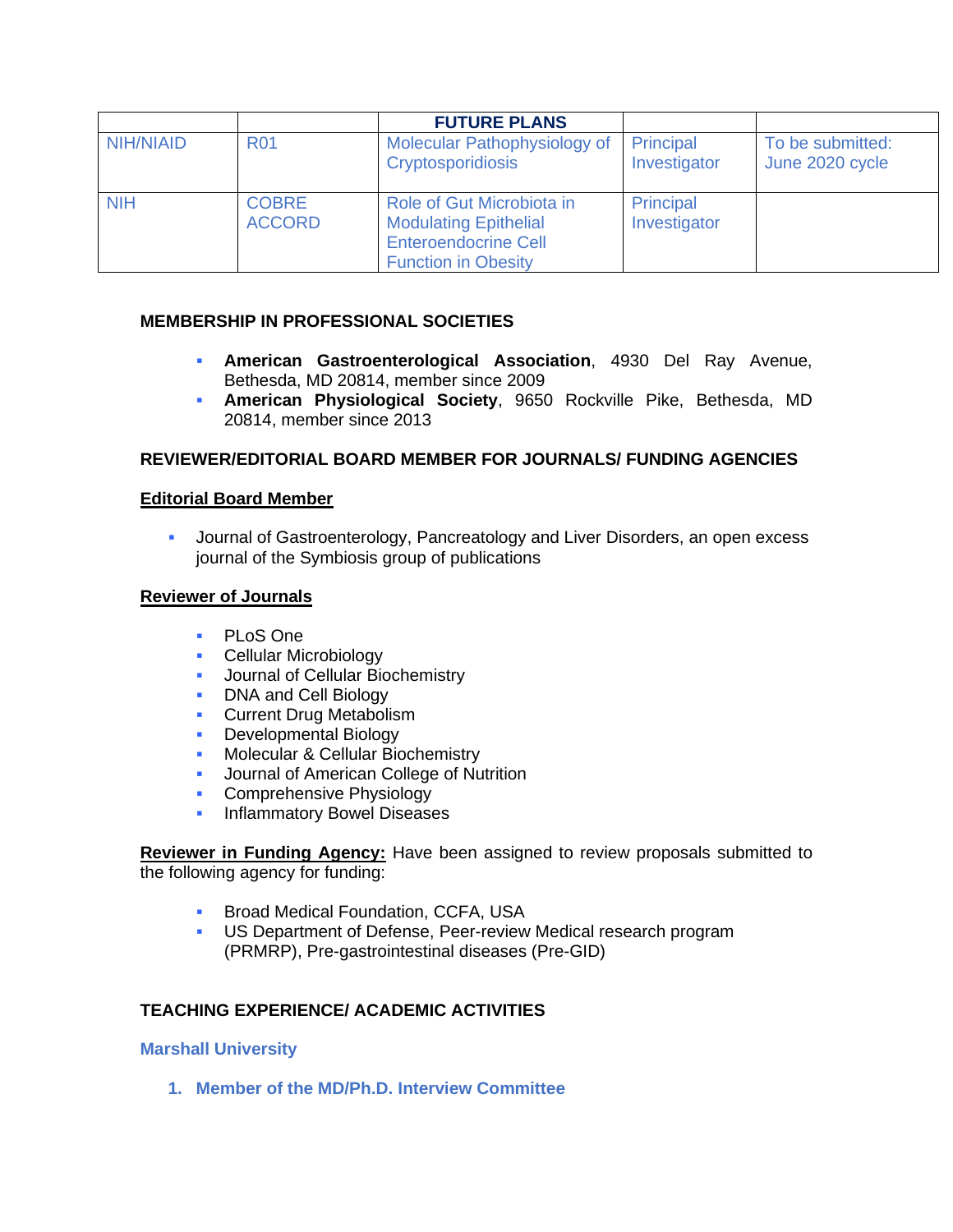**2. Designed a Graduate Level Course for the Department of Clinical and Translational Sciences entitled "Diet, Gut Microbiota and Human Health and Disease"**

# **COURSES/ ACADEMIC ACTIVITIES DURING PREVIOUS EMLOYMENT AT UIC**

### **Years 2017-2019**

- Taught HON 201 SEMINAR (a course offered to UIC Honors College undergraduates)
- **UIC Honors College Academic Advisory program: Served as academic advisor** for 6 Honors College students
- **·** Taught Core Lecture Series (AY 2015-16) (Lectures on specialized topics for fellows of the GI fellowship program, Division of Gastroenterology & Hepatology, UIC)

### **Years 2012-2016**

- **EXED** Taught BMS-653 Physiology I (Basic course for the 1st year medical students)
- **Taught PHY-B552 (Translational and Applied Physiology Graduate Course) in** the Department of Physiology and Biophysics, UIC

### **PREVIOUS TEACHING ABROAD:**

**• Assam Agricultural University, Jorhat, Assam, India: Involved in teaching the** following courses during academic appointments as Assistant Professor (1984- 1990) and Associate Professor (1991-2000)

#### **Undergraduate courses**

Introduction to General Biochemistry Human Nutrition Plant and Animal Biochemistry **Graduate courses**  Intermediary metabolism Vitamins and Hormones: Mechanisms of Action **Enzymology** Molecular Cell Biology Immunology Biochemical Laboratory techniques

▪ **King's College London, United Kingdom:** Involved in teaching laboratory techniques in Molecular Microbiology to undergraduate students during employment as Visiting Scientist (1995-1997) in the Microbiology Department.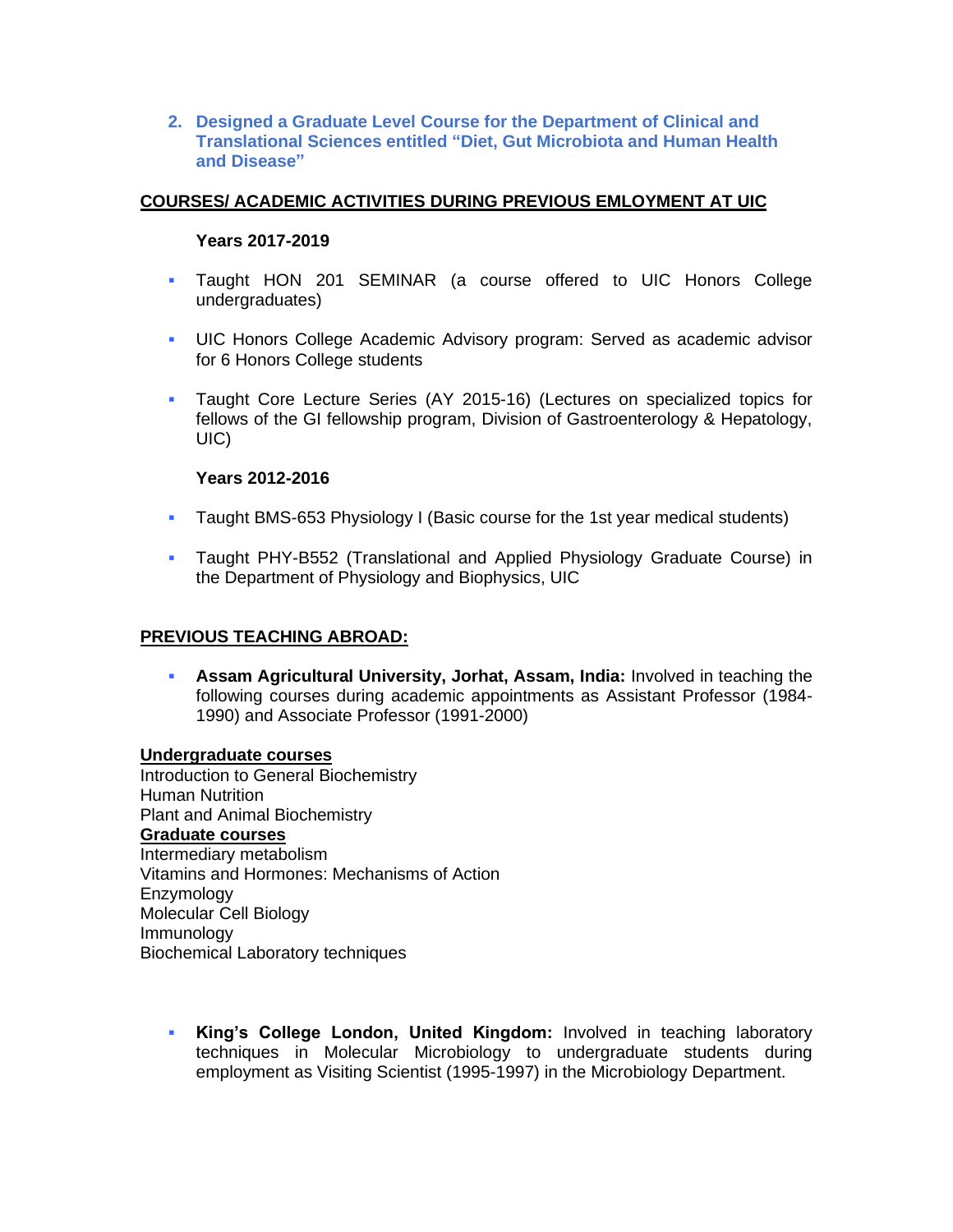# **PUBLICATIONS**

- 1. Priyamvada S, Anbazhagan AN, Kumar A, Chatterjee I, **Borthakur A**, Saksena S. Gill RK, Alrefai WA, Dudeia PK. All-trans Retinoic Acid Counteracts Diarrhea [and Inhibition of Downregulated in Adenoma Expression in Gut](https://www.ncbi.nlm.nih.gov/pubmed/31634391/)  [Inflammation.](https://www.ncbi.nlm.nih.gov/pubmed/31634391/) Inflamm Bowel Dis. 2019. [Epub ahead of print]
- 2. Kumar A, Jayawardena D, Anbazhagan AN, Chatterjee I, Priyamvada S, Gill RK, Alrefai WA, **Borthakur A**, Dudeja PK (**2019**). Decreased SLC26A3 expression and function in intestinal epithelial cells in response to *Cryptosporidium parvum*  infection. **Am J Physiol Cell Physiol** 317, C1205-1212 \***Corresponding author**
- 3. Anbazhagan AN, Priyamvada S, **Borthakur A**, Saksena S, Gill RK, Alrefai WA Dudeja PK (**2019**). miR-125a-5p: A Novel Regulator of SLC26A6 Expression in Intestinal Epithelial Cells). **Am J Physiol Cell Physio**l 317, C200-C208
- 4. Kumar A, Chatterjee I, Anbazhagan AN, Jayawardena D, Priyamvada S, Alrefai WA, Sun J, **Borthakur A**, Dudeja PK (**2018**). *Cryptosporidium parvum* disrupts intestinal epithelial barrier function via altering expression of key tight junction and adherens junction proteins. **Cellular Microbiology** 20, e12830, 1-13 \***Corresponding author**
- 5. Muthusamy S, Jeong JJ, Cheng M, Bonzo JA, Kumar A, Gonzalez FJ, **Borthakur A**, Dudeja PK, Saksena S, Malakooti J. [Hepatocyte Nuclear Factor 4α](https://www.ncbi.nlm.nih.gov/pubmed/28882825)  Regulates the [Expression of Intestinal Epithelial Na](https://www.ncbi.nlm.nih.gov/pubmed/28882825)+/H<sup>+</sup> Exchanger Isoform-3 [\(NHE3\)](https://www.ncbi.nlm.nih.gov/pubmed/28882825) (**2017**). **Am J Physiol Gastrointest Liver Physio**l, 314, G14-G21
- 6. Kumar A, Chatterjee I, Gujral T, Alakkam A, Coffing H, Anbazhagan AN, **Borthakur A**, Saksena S, Gill RK, Alrefai WA, Dudeja PK (**2017**) [Activation of](https://www.ncbi.nlm.nih.gov/pubmed/28823863)  [Nuclear Factor-κB by Tumor Necrosis Factor in Intestinal Epithelial Cells and](https://www.ncbi.nlm.nih.gov/pubmed/28823863)  [Mouse Intestinal Epithelia Reduces Expression of the Chloride Transporter](https://www.ncbi.nlm.nih.gov/pubmed/28823863)  [SLC26A3.](https://www.ncbi.nlm.nih.gov/pubmed/28823863) **Gastroenterology**, 153, 1338-1350
- 7. Chatterjee I, Kumar A, Castilla Madrigal RM, Pellon-Cardenas O, Gill RK, Alrefai WA, **Borthakur A**, Verzi M, Dudeja PK (**2017**). [CDX2 upregulates SLC26A3](https://www.ncbi.nlm.nih.gov/pubmed/28572085)  gene expression in [intestinal epithelial cells.](https://www.ncbi.nlm.nih.gov/pubmed/28572085) **Am J Physiol Gastrointest Liver Physiol** 313, G256-G264
- 8. Kumar A, Natarajan Anbazhagan A, Coffing HP, Chatterjee I, Priyamvada S, Gujral T, Saksena S, Gill RK, Alrefai WA, **Borthakur A**, Dudeja PK (**2016**). Lactobacillus acidophilus counteracts inhibition of NHE3 and DRA expression and alleviates diarrheal phenotype in mice infected with Citrobacter rodentium. **Am J Physiol Gastrointest Liver Physiol**, 311:G817-G826 **Corresponding author**
- 9. Anbazhagan AN, Priyamvada S, Alakkam A, Kumar A, **Borthakur A**, Saksena S, Gill RK, Alrefai WA, Dudeja PK (**2016**). Transcriptional modulation of SLC26A3 (DRA) by spingosine-1-phosphate. **Am J Physiol Gastrointest Liver Physiol** 310, G1028-1035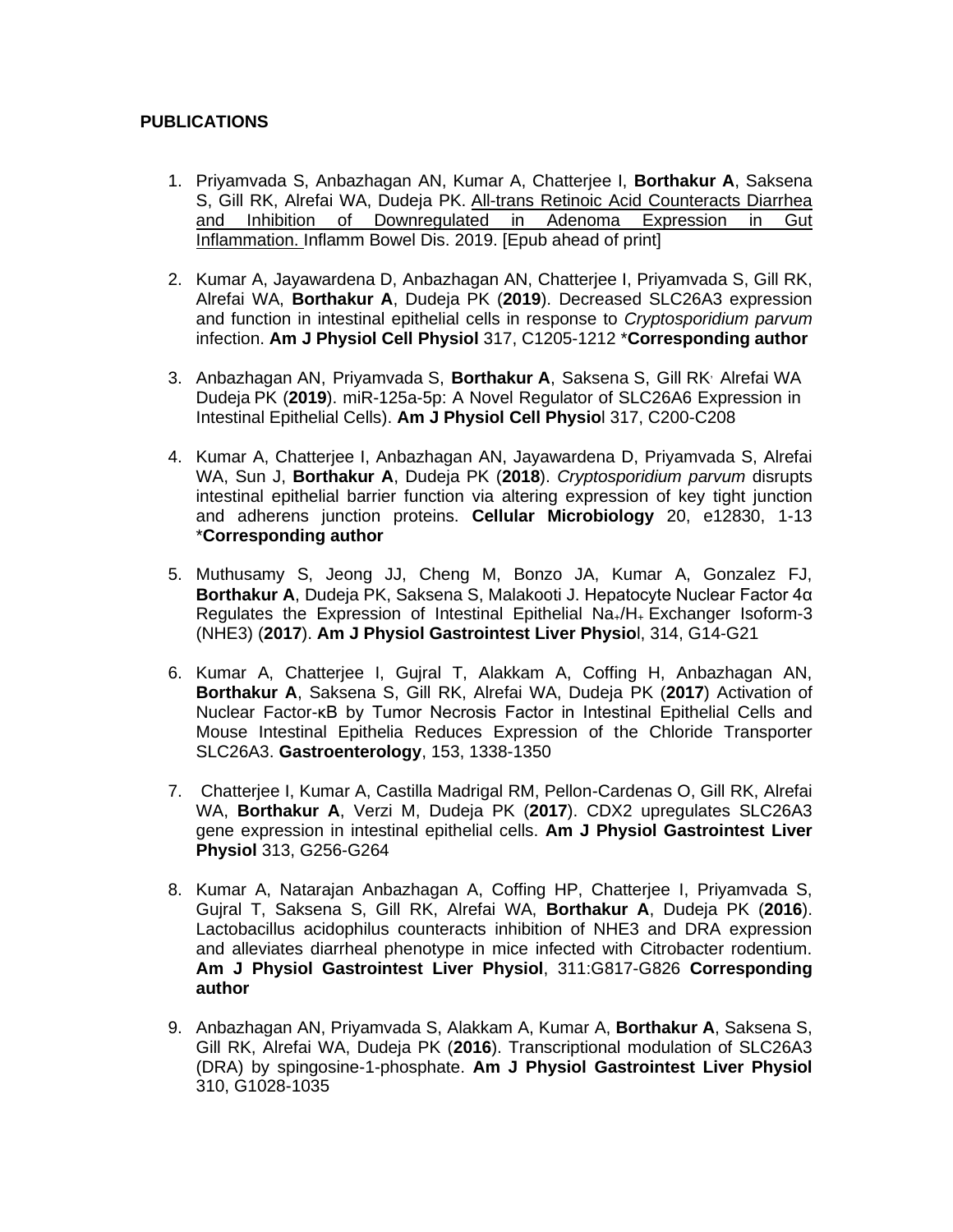- 10. Anbazhagan AN, Priyamvada S, Gujral T, Alrefai WA, Dudeja PK and **Borthakur A** (**2016**). A novel anti-inflammatory role of GPR120 in intestinal epithelial cells. **Am J Physiol Cell Physiol,** 310, C612-621 \* **corresponding author**
- 11. Kumar A, Alrefai WA, **Borthakur A**, Dudeja PK (**2015**). Lactobacillus acidophilus counteracts enteropathogenic E. coli-induced inhibition of butyrate uptake in intestinal epithelial cells. **Am J Physiol Gastrointest Liver Physiol** 309, G602- 607 **\* corresponding author**
- 12. Priyamvada S, Anbazhagan AN, Gujral T, **Borthakur A**, Saksena S, Gill RK, Alrefai WA, Dudeja PK (**2014**). All-trans retinoic acid increases SLC26A3 (DRA) function and expression in intestinal epithelial cells via HNF-1  $\beta$ . **J Biol Chem** 290, 15066-77
- 13. Kumar A, Hecht C, Priyamvada S, Anbazhagan AN, Alakkam A, **Borthakur A**, Alrefai WA, Gill RK, Dudeja PK (**2014**) Probiotic Bifidobacterium species Stimulate Human SLC26A3 Gene Function and Expression in Intestinal Epithelial Cells. **Am J Physiol Cell Physiol** 307, C1084-1092
- 14. Singh V, Kumar A, Raheja G, Anbazhagan AN, Priyamvada S, Saksena S, Gill RK, Alrefai WA, **Borthakur A**, Dudeja PK (**2014**). *Lactobacillus acidophilus* attenuates dysregulation of DRA function and expression in inflammatory models. **Am J Physiol Gastrointest Liver Physiol.** 307, G623-631
- 15. Anbazhagan AN, Priyamvada S, Kumar A, Maher DB, **Borthakur A**, Alrefai, WA Malakooti J, Kwon JH, Dudeja PK (**2013**) Translational repression of SLC26A3 by miR-494 in intestinal epithelial cells. **Am J Physiol Gastrointest Liver Physiol.** 306, G123-131
- 16. **Borthakur A,** Bhattacharyya S, Kumar A, Tobacman JK, Dudeja PK (**2013**) *Lactobacillus acidophilus* alleviates platelet activating factor-induced inflammatory responses in intestinal epithelial cells. **PLoS One** 8, e75664 \***corresponding author**
- 17. **Borthakur A,** Priyamvada S, Kumar A, Gill RK, Alrefai WA and Dudeja PK (**2012**) A novel nutrient sensing mechanism underlies substrate-induced regulation of Monocarboxylate transporter 1. **Am J Physiol Gastrointest Liver Physiol** 303,G1126-G1133 \***corresponding author**
- 18. Singh V, Raheja G, **Borthakur A,** Kumar A, Gill RK, Alakkam A, Malakooti J, Dudeja PK (**2012**) *Lactobacillus acidophilus* up-regulates intestinal NHE3 expression and function. **Am J Physiol Gastrointest Liver Physiol** 303, G1393- G1401
- 19. **Borthakur A,** Bhattacharyya S, Anbazhagan AN, Dudeja PK, Tobacman JK (**2012**) Sustained inflammation in response to carrageenan exposure in colonic epithelial cells attributed to activation of NF-κB-Bcl10 loop. **Biochim Biophys Acta** (Molecular basis of Disease) 1822,1300-1307
- 20. Annaba F, Sarwar Z, Saksena S, Gill RK, **Borthakur A,** Hecht GA, Dudeja PK and Alrefai WA (**2012**) Enteropathogenic *Escherchia coli* (EPEC) Inhibits Ileal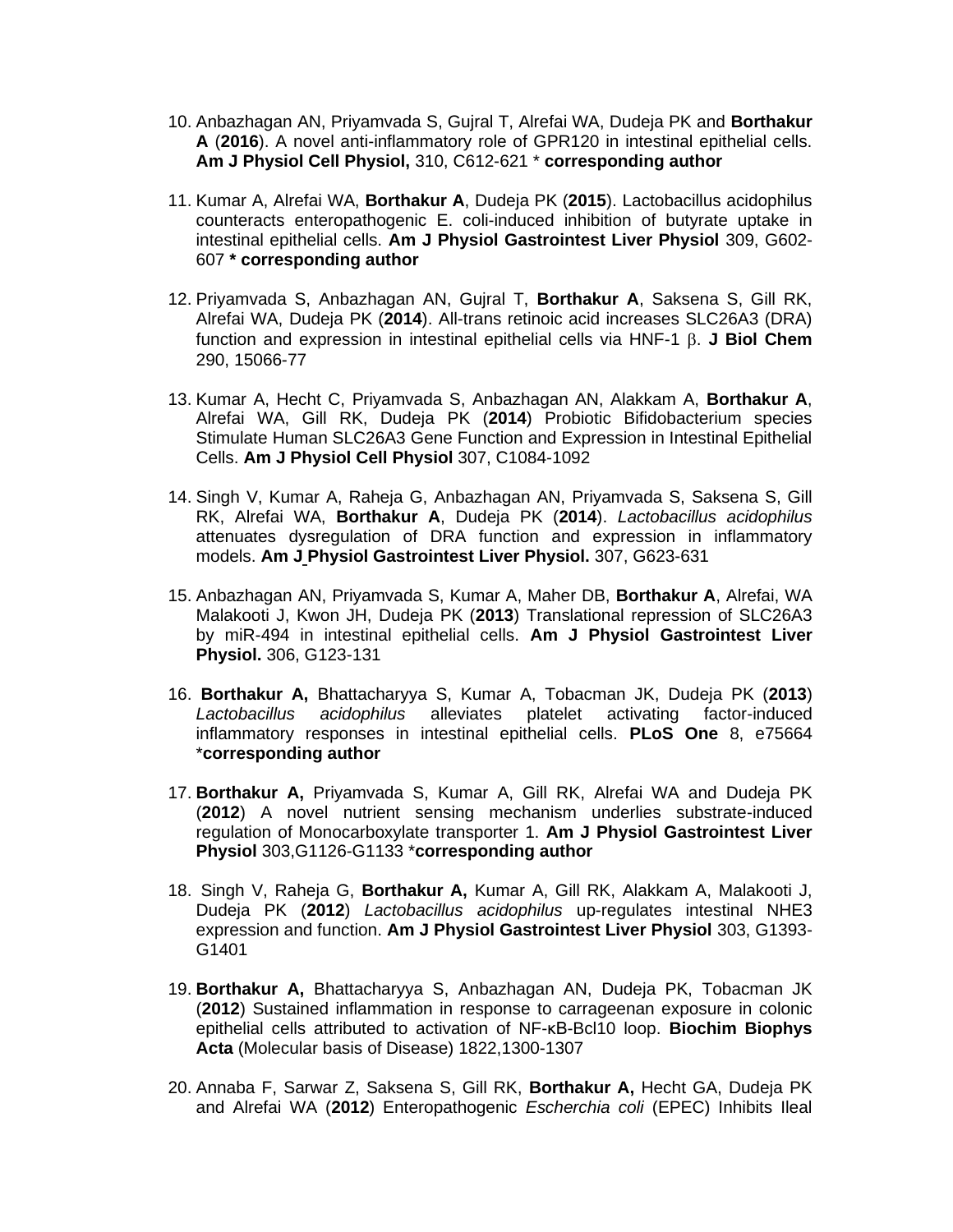Sodium-Dependent-Bile Acid Transporter ASBT. **Am J Physiol Gastrointest Liver Physiol,** 302,G1216-1222

- 21. Bhattacharyya S, **Borthakur A**, Anbazhagan AN, Dudeja PK and Tobacman JK (**2011**) Specific effects of Bcl10 serine mutations on phosphorylations in canonical and non-canonical pathways of  $NF - \kappa B$  activation following carrageenan. **Am J. Physiol Gastrointest Liver Physiol** 301, G475-G486
- 22. **Borthakur A**, Anbazhagan AN, Kumar A, Raheja G, Singh V, Ramaswamy K, Dudeja PK (**2010**) The Probiotic *Lactobacillus plantarum* counteracts TNF- induced down-regulation of SMCT1 expression and function. **Am J Physiol Gastrointest Liver Physiol** 299, G928-934 \* **corresponding author**
- 23. **Borthakur A**, Bhattacharyya S, Alrefai WA, Ramaswamy K, Tobacman, JK and Dudeja PK (2010) Platelet activating factor-induced NF-<sub>K</sub>B activation and IL-8 production in intestinal epithelial cells are Bcl10 dependent. **Inflammatory Bowel Diseases** 16, 593-603 \***corresponding author**
- 24. Bhattacharyya S, **Borthakur A**, Dudeja PK, Tobacman JK (**2010**) Lipopolysaccharide-induced activation of  $NF$ - $\kappa$ B non-canonical pathway requires Bcl10 Serine 138 and NIK phosphorylations. **Exptl Cell Res** 316, 3317-3327
- 25. Bhattacharyya S, **Borthakur A**, Tyagi S, Gill RK, Chen M, Dudeja PK and Tobacman JK (2010) Bcl10 is required for NF-<sub>K</sub>B activation by both canonical and non-canonical pathways and for  $NF$ - $\kappa$ B-inducing kinase (NIK) phosphorylation. **J. Biol. Chem.** 285, 522-530
- 26. Raheja G, Singh S, Ma K, Boumendjel R, **Borthakur A**, Gill RK, Saksena S, Alrefai WA, Ramaswamy, K, Dudeja PK (**2010**) *Lactobacillus acidophilus*  stimulates the expression of SLC26A3 via a transcriptional mechanism. **Am J Physiol Gastrointest Liver Physiol** 298, G395-401
- 27. Esmaili A, Nazir SF, **Borthakur A**, Yu D, Turner JR, Saksena S, Singla A, Hecht GA, Alrefai WA, and Gill RK (**2009**) Enteropathogenic E. coli inhibits intestinal serotonis transporter (SERT) function and expression. **Gastroenterology** 137, 2074-2083
- 28. Barkinge JL, Gudi R, Sarah H, Chu F, **Borthakur A**, Prabhakar BS, and Prasad KV (**2009**) The p53-induced Siva-1 plays a significant role in cisplatin-mediated apoptosis. **J. Carcinog.** 8, 1-8
- 29. Bhattacharyya S, **Borthakur A**, Dudeja PK and Tobacman JK (**2008**) Food additive carrageenan induces cell cycle arrest in human intestinal epithelial cells in vitro. **J. Nutr,** 138.469-75
- 30. Tobacman JK, Bhattacharyya S, **Borthakur A,** and Dudeja PK (**2008**) The carrageenan diet: Not recommended. **Science** 321, 1040-1041.
- 31. Saksena S, Dwivedi A, Singla A, Gill RK, Tyagi S, **Borthakur A**, Alrefai WA, Ramaswamy K, Dudeja PK (**2008**) Characterization of the 5'-flanking region and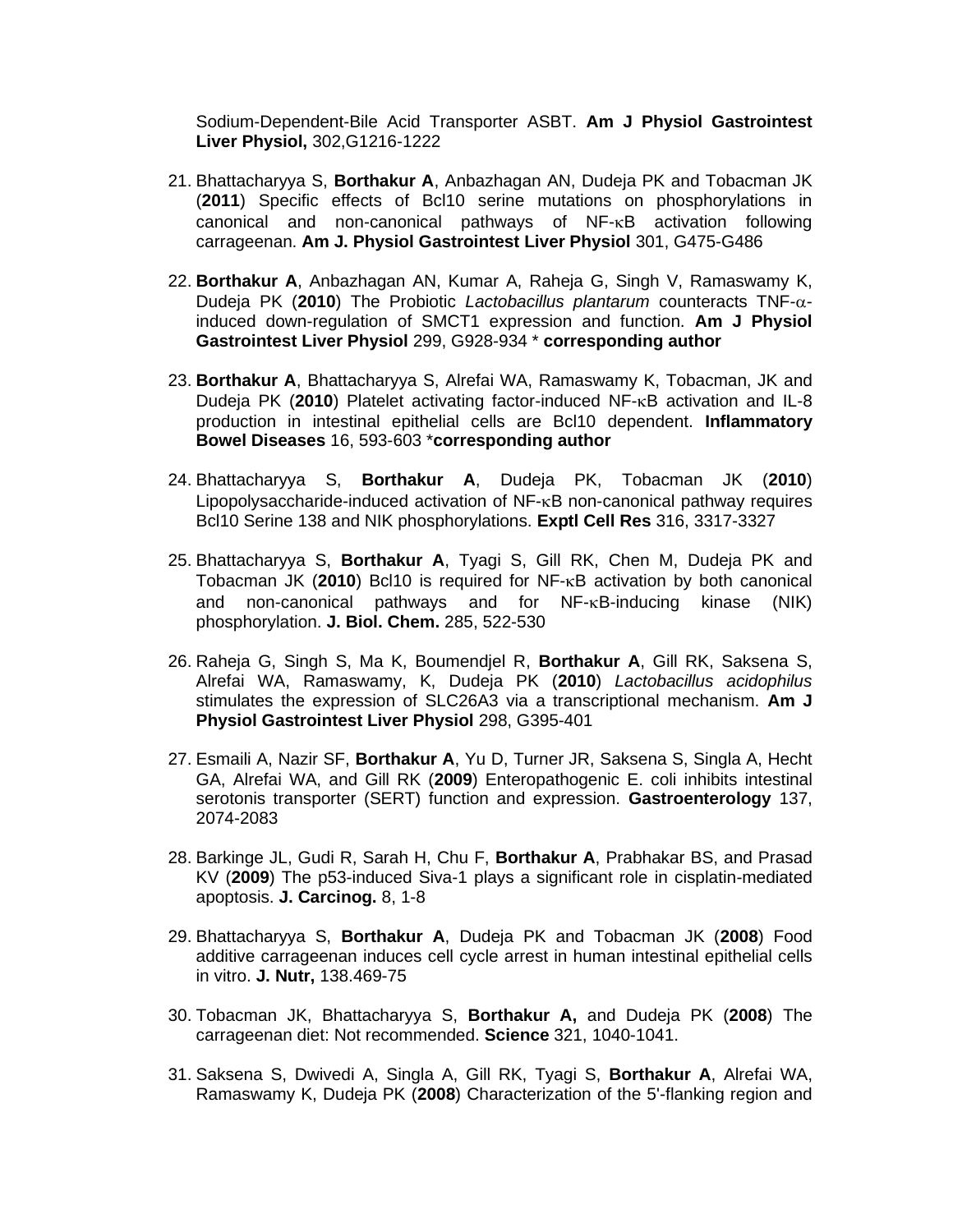regulation of expression of human anion exchanger SLC26A6. **J Cell Biochem.** 105,454-66

- 32. **Borthakur A,** Gill RK, Tyagi S, Koutsouris A, Alrefai WA, Hecht GA, Ramaswamy K and Dudeja PK (**2008**) The probiotic *Lactobacillus acidophilus* stimulates Cl- /OH- exchange activity in human intestinal epithelial cells. **J. Nutr.**  138, 1355-1359
- 33. **Borthakur A,** Saksena S, Gill RK, Alrefai, WA, Ramaswamy K, and Dudeja, PK (**2008**) Regulation of monocarboxylate transporter 1 (MCT1) promoter by butyrate in human intestinal epithelial cells: Involvement of NF-<sub>K</sub>B pathway. **J Cell Biochem** 103, 1452-1463
- 34. Gill RK, **Borthakur A,** Hodges K, Zaheer, A, Turner, JR, Hecht GA, Ramaswamy, K, and Dudeja PK (**2007**). Mechanisms underlying inhibition of intestinal apical Cl- /OH- exchange following infection with enteropathogenic *E. coli.* **J. Clinical Invest***,* 117, 428-37
- 35. Bhattacharyya S**, Borthakur A,** Pant, N, Dudeja, PK and Tobacman, JK (**2007**) BCL-10 induces lipopolysaccharide induced activation of  $NF-kB$  and IL-8 in human intestinal epithelial cells. **Am. J. Physiol. Gastrointest Liver Physiol** 293, G429-G437.
- 36. **Borthakur A,** Bhattacharyya S, Dudeja PK and Tobacman JK (**2007**) Carrageenan induces interleukin-8 production through distinct BCL-10 pathway in normal human intestinal epithelial cells. **Am. J. Physiol. Gastrointest Liver Physiol,** 292, G829-38
- 37. Bhattacharyya S, **Borthakur A,** Dudeja PK, and Tobacman JK (**2007**) Carrageenan reduces bone morphogenic protein 4 (BMP-4) and activates Wnt/Beta-catenin pathway in normal human colonocytes. **Dig.Dis.Sci**. 52, 2766- 2774
- 38. **Borthakur A**, Gill RK, Hodges K, Ramaswamy K, Hecht G, and Dudeja PK (**2006**) Enteropathogenic *E. coli* inhibits butyrate uptake in Caco-2 cells by altering apical membrane MCT1 level. **Am J Physiol Gastrointest Liver Physiol** 290, G-30-G-35
- 39. Hadjiagapieu C**, Borthakur, A\***, Dahlal R, Gill RK, Malakooti, J, Ramaswamy, K and Dudeja, PK (**2005**) Role of USF1 and USF2 as potential repressor proteins for human monocarboxylate transporter 1 promoter. **Am. J. Physiol. Gastrointest Liver Physiol***.* 288, G1118-G1126 \* **co-first author**
- 40. Chu, F., **Borthakur, A**\*, Sun, X., Barkinge, J. and Prasad, K.V.S. (**2004**) An amphipathic helical region in Siva-1 (SAH) is sufficient to bind to BCL-XL and sensitise cells to UV radiation induced apoptosis*.* **Apoptosis***,* 9, 83-95 \* **co-first author**
- 41. Xue, L., Chu, F., Cheng, Y., Sun, X., **Borthakur, A**., Ramarao, M., Pandey, P., Wu, M., Schlossman, S.F. and Prasad, K.V.S. (**2002**) Siva-1 binds to and inhibits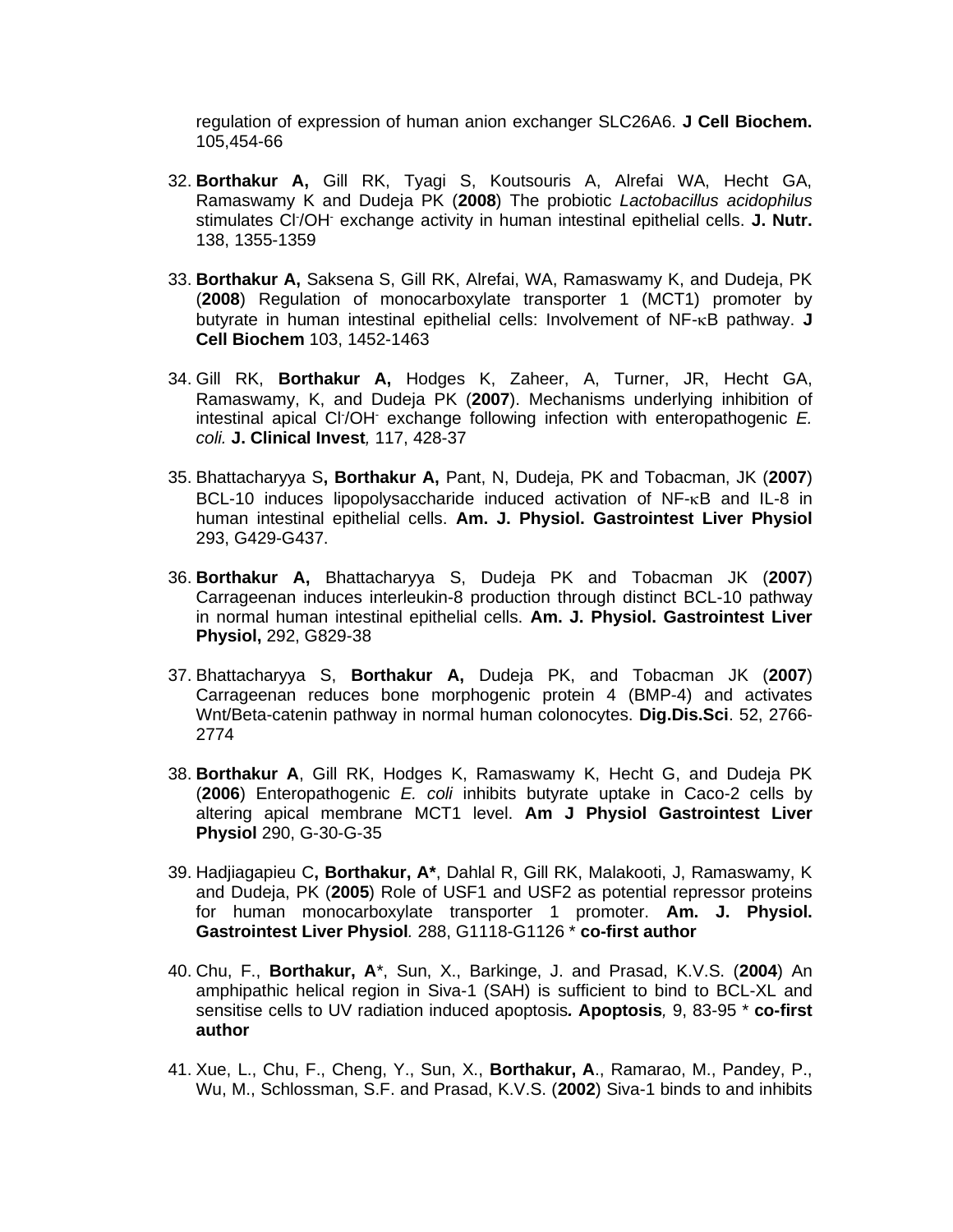BCL-XL mediated protection against UV radiation induced apoptosis. **Proc. Natl. Acad. Sci. USA***,* 99,6925-6930

- 42. Verma, N.K., **Borthakur, A**. and Deka, P.C. (**2001**) Rapid micropropagation of two economically important banana cultivars of North East India*.* **Ind. J. Hill Farming**, 13, 233-236
- 43. Edwards, A., **Borthakur, A**., Bornemann, S., Venail, J., Denyer, K., Waite, D., Fulton, D., Smith, A. and Martin, C. (**1999**) Specificity of starch synthase isoforms from potato*.* **Eur. J. Biochem**., 266,724-736
- 44. Borthakur, S., Mandal, T.K., **Borthakur, A**. and Deka, P.C. (**1998**) Isolation of chloroplast DNA from tea (Camellia spp.)*.* **Indian J. Exptl. Biol**., 36,1165-1167
- 45. Shasani, A.K., Suman, B. and **Borthakur A** (**1997**) Microbial degumming of ramie (*Boehmeria nivea*) **Indian J Microbiol**.34, 267-270
- 46. Goswami, B. and **Borthakur, A\***. (**1996**) Chemical and biochemical aspects of developing culinary banana *(Musa ABB)* **Food Chemistry**, 55, 169-172 \* **Corresponding author**
- 47. Borthakur S., Mandal T.K., **Borthakur A**. and Deka, P.C. (**1995**) Variation in peroxidase and esterase isozymes in tea leaves*.* **Two and a Bud**, 42, 14-19
- 48. **Borthakur, A**., Appu Rao, A.G. and Ramadoss, C.S. (**1990**) Bengal gram lipoxygenase: Fluorescence quenching study of the interaction of the interaction of linoleic acid and 13- and 9- hydroperoxylinoleic acid with two forms of the enzyme*.* **J. Agric. Food Chem.,** 38, 1487-1490
- 49. **Borthakur, A**., Appu Rao, A.G. and Ramadoss, C.S. (**1988**) Physico-chemical studies on two forms of Bengal gram lipoxygenase: Implications for structural differences **Biochim.et. Biophys. Acta**, 958, 40-51
- 50. Ramadoss, C.S., Shenoy, B.C. and **Borthakur, A**. (**1987**) Isolation and characterization of a novel haemoprotein b559 from Bengal gram*.* **Biochem. J**., 243, 723-728
- 51. **Borthakur, A**., Bhat, B.G. and Ramadoss, C.S. (**1987**) Positional specificities of oxygenation of linoleic acid by two forms of Bengal gram lipoxygenase*.* **J. Biosci**., 11, 257-263
- 52. **Borthakur, A**. and Ramadoss, C.S. (**1986**) Aerobic formation of ketodiene from linoleic acid by one of the two forms of lipoxygenase isolated from Bengal gram*.*  **J. Agric. Food. Chem.,** 34, 1016-1018
- 53. Sukhija, P.S., **Borthakur, A**. and Bhatia, I.S. (**1980**) Effect of irrigation on lipid biosynthesis in developing sunflower seeds*.* **J. Sci. Food Agric**., 31, 225-228
- 54. Sukhija, P.S., **Borthakur, A**. and Bhatia, I.S. (**1980**) Lipid composition of different zones of the sunflower head during development*.* **Biochem***.* **Physiol. Pflanzen**, 175, 481-484